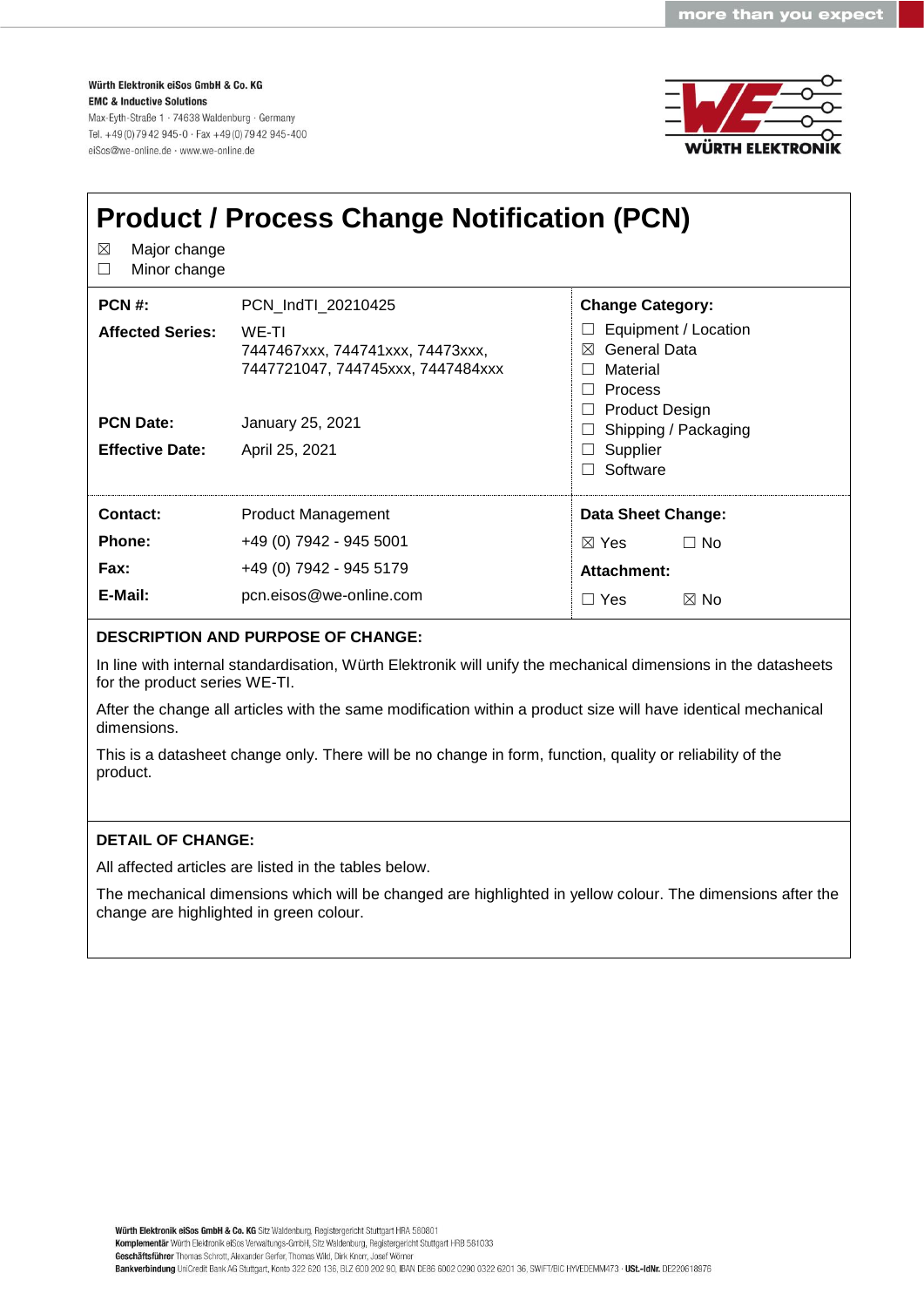Würth Elektronik eiSos GmbH & Co. KG **EMC & Inductive Solutions** 

Max-Eyth-Straße 1 · 74638 Waldenburg · Germany Tel. +49 (0) 79 42 945-0 · Fax +49 (0) 79 42 945-400 eiSos@we-online.de · www.we-online.de

| B<br>С<br>E<br>A<br>F<br>D |               |                                             |                    |                  |                             |                  |                                    |                             |                     |                  |                       |            |  |
|----------------------------|---------------|---------------------------------------------|--------------------|------------------|-----------------------------|------------------|------------------------------------|-----------------------------|---------------------|------------------|-----------------------|------------|--|
|                            | <b>Before</b> |                                             |                    |                  |                             |                  | After                              |                             |                     |                  |                       |            |  |
| Part number                | $A$ [mm]      | $B$ [mm]                                    | C[mm]              | $D$ [mm]         | E[mm]                       | F[mm]            | $A$ [mm]                           | $B$ [mm]                    | C[mm]               | D[mm]            | E[mm]                 | F[mm]      |  |
| 7447467101                 | 6 max         | 8,5 max                                     | $25 \pm 1,0$       | 2 <sub>max</sub> | $2,5 \pm 0.5$ 0.5 ref       |                  | 6 max                              | 8,5 max                     | $25 \pm 2,0$        | $2$ max          | $2,5 \pm 0,5$ 0,5 ref |            |  |
| 7447467102                 |               |                                             |                    |                  | $0,2$ max 2,5 ± 0,5 0,5 ref |                  |                                    |                             |                     |                  | $2,5 \pm 0,5$ 0,5 ref |            |  |
| 7447467152                 | 6 max         | 8,5 max                                     | $25 \pm 1,0$       |                  |                             |                  | 6 max                              | 8,5 max                     | $25 \pm 2,0$        | 2 <sub>max</sub> |                       |            |  |
|                            | 6 max         | 8,5 max                                     | $25 \pm 1,0$       | 2 max            | $2,5 \pm 0,5$ 0,5 ref       |                  | 6 max                              | 8,5 max                     | $25 \pm 2,0$        | 2 max            | $2,5 \pm 0,5$ 0,5 ref |            |  |
|                            |               |                                             |                    |                  |                             |                  |                                    |                             |                     |                  |                       |            |  |
| 7447417102                 | 9 max         | $6,5$ max                                   | $25 \pm 2.0$ 1 max |                  | 5 ± 0.5                     |                  | $0,65$ ref $8,5 \pm 0.5$ 5.5 ± 0.5 |                             | $25 \pm 2,0$ 1 max  |                  | 5 ± 0.5               | 0,65 ref   |  |
| 7447417472                 | $8,5 \pm 0,5$ | $5,5 \pm 0,5$                               | $25 \pm 1,0$       | 1 <sub>max</sub> | 5 ± 0,5                     |                  | 0,65 ref $8,5 \pm 0.5$             | $5,5 \pm 0,5$               | $25 \pm 2.0$ 1 max  |                  | 5 ± 0,5               | 0,65 ref   |  |
|                            |               |                                             |                    |                  |                             |                  |                                    |                             |                     |                  |                       |            |  |
| 744732015                  | $9,5$ max     | 8 max                                       | 5 ± 0.5            | 1 max            | 5 ± 0.5                     |                  | 0,65 ref 9,5 max                   | 8 max                       | 5 ± 0.5             | 3 max            | 5 ± 0.5               | 0,65 ref   |  |
| 744732100                  | $9,5$ max     | 8 max                                       | 5 ± 0.5            | 1 max            | 5 ± 0,5                     |                  | 0,65 ref 9,5 max                   | 8 max                       | 5 ± 0.5             | 3 max            | 5 ± 0,5               | 0,65 ref   |  |
| 744732470                  | $9,5$ max     | 8 max                                       | 5 ± 0.5            | 1 <sub>max</sub> | 5 ± 0.5                     |                  | 0,65 ref 9,5 max                   | 8 max                       | 5 ± 0.5             | 3 max            | 5 ± 0,5               | 0,65 ref   |  |
| 744732121                  | $9,5$ max     | 8 max                                       | 5 ± 0,5            | 1 <sub>max</sub> | 5 ± 0.5                     |                  | 0,65 ref 9,5 max                   | 8 max                       | 5 ± 0.5             | 3 max            | 5 ± 0.5               | 0,65 ref   |  |
| 744732221                  | $9,5$ max     | 8 max                                       | 5 ± 0,5            | 1 max            | 5 ± 0,5                     |                  | 0,65 ref 9,5 max                   | 8 max                       | 5 ± 0.5             | 3 max            | 5 ± 0,5               | 0,65 ref   |  |
| 744732331                  | $9,5$ max     | 8 max                                       | 5 ± 0.5            | 1 max            | 5 ± 0.5                     |                  | 0,65 ref 9,5 max                   | 8 max                       | 5 ± 0.5             | 3 max            | 5 ± 0,5               | 0,65 ref   |  |
| 744732471                  | $9,5$ max     | 8 max                                       | 5 ± 0,5            | 1 <sub>max</sub> | 5 ± 0.5                     |                  | 0,65 ref 9,5 max                   | 8 max                       | 5 ± 0.5             | 3 max            | 5 ± 0.5               | 0,65 ref   |  |
| 744732681                  | $9,5$ max     | 8 max                                       | 5 ± 0.5            | 1 max            | 5 ± 0,5                     |                  | 0,65 ref 9,5 max                   | 8 max                       | 5 ± 0.5             | 3 <sub>max</sub> | 5 ± 0.5               | 0,65 ref   |  |
| 744732102                  | $9,5$ max     | 8 max                                       | 5 ± 0.5            | 1 max            | 5 ± 0.5                     |                  | 0,65 ref 9,5 max                   | 8 max                       | 5 ± 0.5             | 3 <sub>max</sub> | 5 ± 0,5               | 0,65 ref   |  |
| 744732152                  | $9,5$ max     | 8 max                                       | 5 ± 0.5            | 1 <sub>max</sub> | 5 ± 0.5                     |                  | 0,65 ref 9,5 max                   | 8 max                       | 5 ± 0.5             | 3 <sub>max</sub> | 5 ± 0.5               | 0,65 ref   |  |
| 744732153                  | $9,5$ max     | 8 max                                       | 5 ± 0,5            | 1 max            | 5 ± 0.5                     |                  | 0,65 ref 9,5 max                   | 8 max                       | 5 ± 0.5             | 3 max            | 5 ± 0.5               | 0,65 ref   |  |
| 744736472                  | $9,5$ max     | 8 max                                       | $2,5 \pm 0,5$      | 2 <sub>max</sub> | 5 ± 0,5                     | 0,65 ref 9,5 max |                                    | 8 max                       | $2,5 \pm 0,5$ 3 max |                  | 5 ± 0,5               | 0,65 ref   |  |
| 744737471                  | $9,5$ max     | 8 max                                       | $25 \pm 2,0$       | 3 max            | 5 ± 0.5                     | $0.7$ ref        | $9,5$ max                          | 8 max                       | $25 \pm 2,0$        | 3 max            | 5 ± 0.5               | $0,65$ ref |  |
|                            |               |                                             |                    |                  |                             |                  |                                    |                             |                     |                  |                       |            |  |
| 7447455472                 | 9,5 max       | 13,5 max 25 ± 2,0 $\frac{1 \text{ max}}{1}$ |                    |                  | $5 \pm 0.5$                 |                  | 0,65 ref 9,5 max                   | 13,5 max $25 \pm 2.0$ 2 max |                     |                  | 5 ± 0.5               | 0,65 ref   |  |
|                            |               |                                             |                    |                  |                             |                  |                                    |                             |                     |                  |                       |            |  |